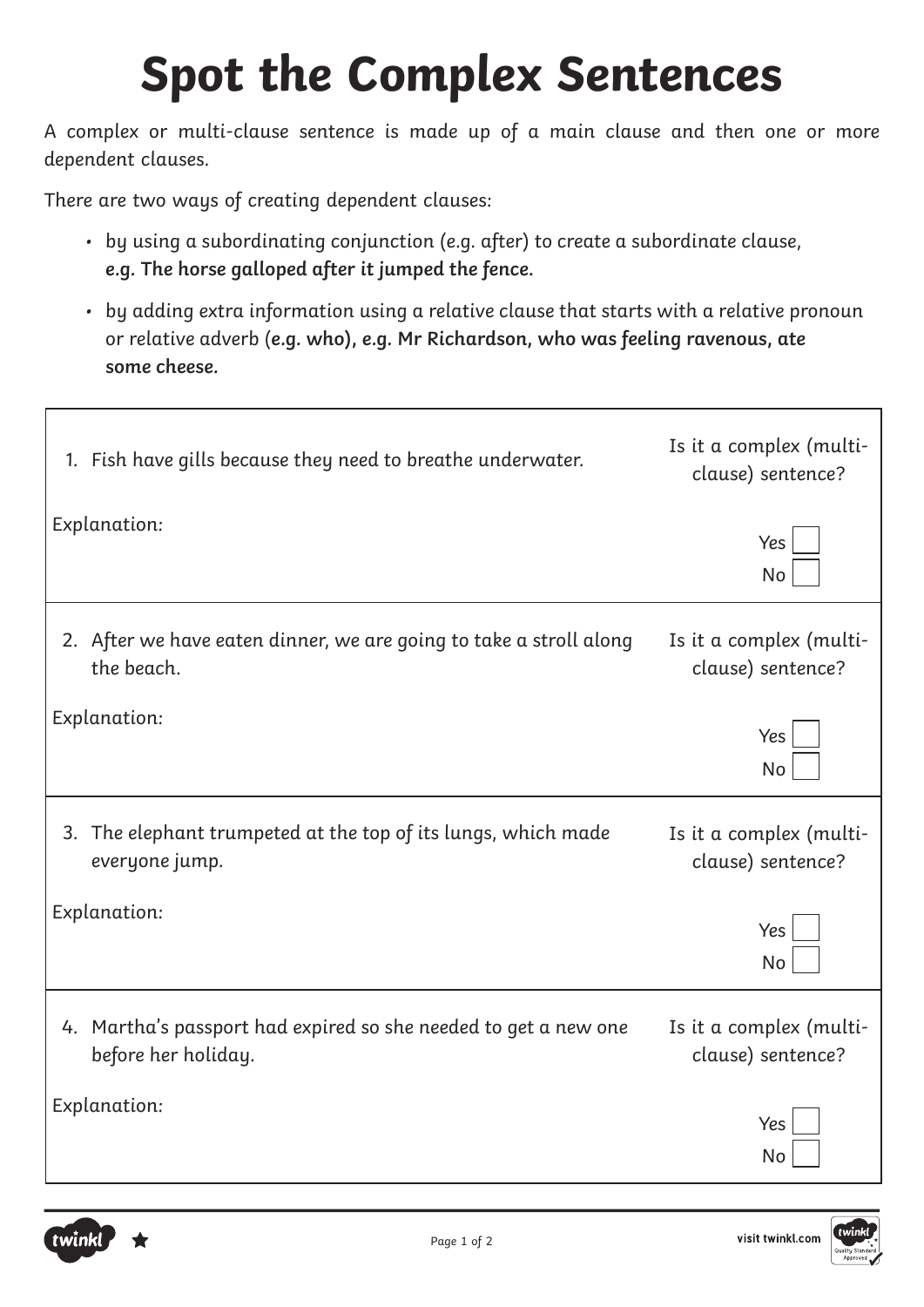Ĕ.

| 5. Carrie lives on Green Lane in Haversham.                                  | Is it a complex (multi-<br>clause) sentence? |  |
|------------------------------------------------------------------------------|----------------------------------------------|--|
| Explanation:                                                                 | Yes<br>No                                    |  |
| 6. The moonlight shone down.                                                 | Is it a complex (multi-<br>clause) sentence? |  |
| Explanation:                                                                 | Yes<br>No                                    |  |
| 7. Leon hurriedly completed his homework and he handed it to<br>his teacher. | Is it a complex (multi-<br>clause) sentence? |  |
| Explanation:                                                                 | Yes<br>No                                    |  |
| 8. Henry, who is in my class, is an expert at times tables.                  | Is it a complex (multi-<br>clause) sentence? |  |
| Explanation:                                                                 | Yes<br>No                                    |  |
| 9. I always order a cheeseburger when we go to fast food shop.               | Is it a complex (multi-<br>clause) sentence? |  |
| Explanation:                                                                 | Yes<br>No                                    |  |

#### **Challenge**

Г

Invent your own complex (multi-clause) sentence:

| Sentence:    | Is it a complex (multi-<br>clause) sentence? |
|--------------|----------------------------------------------|
| Explanation: | Yes<br>No                                    |

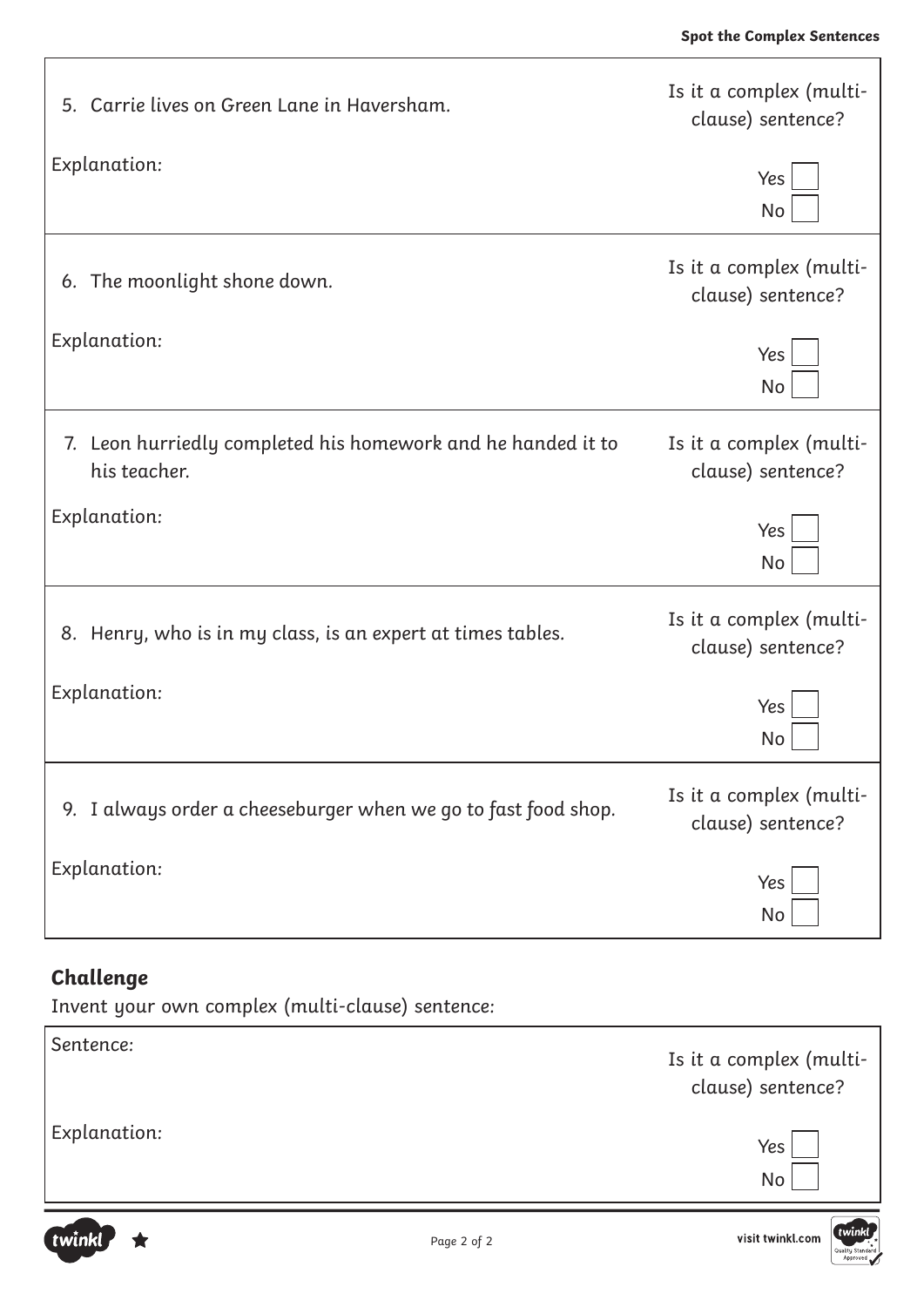# Spot the Complex Sentences **Answers**

| Is it a complex (multi-<br>1. Fish have gills because they need to breathe underwater.<br>clause) sentence?                                                         |                                              |
|---------------------------------------------------------------------------------------------------------------------------------------------------------------------|----------------------------------------------|
| Explanation: It is a complex (multi-clause) sentence - it uses<br>the subordinating conjunction 'because' to create a subordinate<br>clause.                        | Yes<br>No                                    |
| 2. After we have eaten dinner, we are going to take a stroll along<br>the beach.                                                                                    | Is it a complex (multi-<br>clause) sentence? |
| Explanation: It is a complex (multi-clause) sentence $-$ it uses the<br>subordinating conjunction 'After' to create a subordinate clause<br>before the main clause. | No                                           |
| 3. The elephant trumpeted at the top of its lungs, which made<br>everyone jump.                                                                                     | Is it a complex (multi-<br>clause) sentence? |
| Explanation: It is a complex (multi-clause) sentence $-$ it uses the<br>relative pronoun 'which' to create a relative clause.                                       | No                                           |
| 4. Martha's passport had expired so she needed to get a new one<br>before her holiday.                                                                              | Is it a complex (multi-<br>clause) sentence? |
| Explanation: It is not a complex (multi-clause) sentence $-$ this is a<br>compound sentence that uses 'so' as a co-ordinating conjunction.                          | Yes<br>No                                    |
| 5. Carrie lives on Green Lane in Haversham.                                                                                                                         | Is it a complex (multi-<br>clause) sentence? |
| Explanation: It is not a complex (multi-clause) sentence $-$ it is<br>just a simple (single) clause sentence as 'in Haversham' is just a<br>prepositional phrase.   | Yes.<br>No                                   |

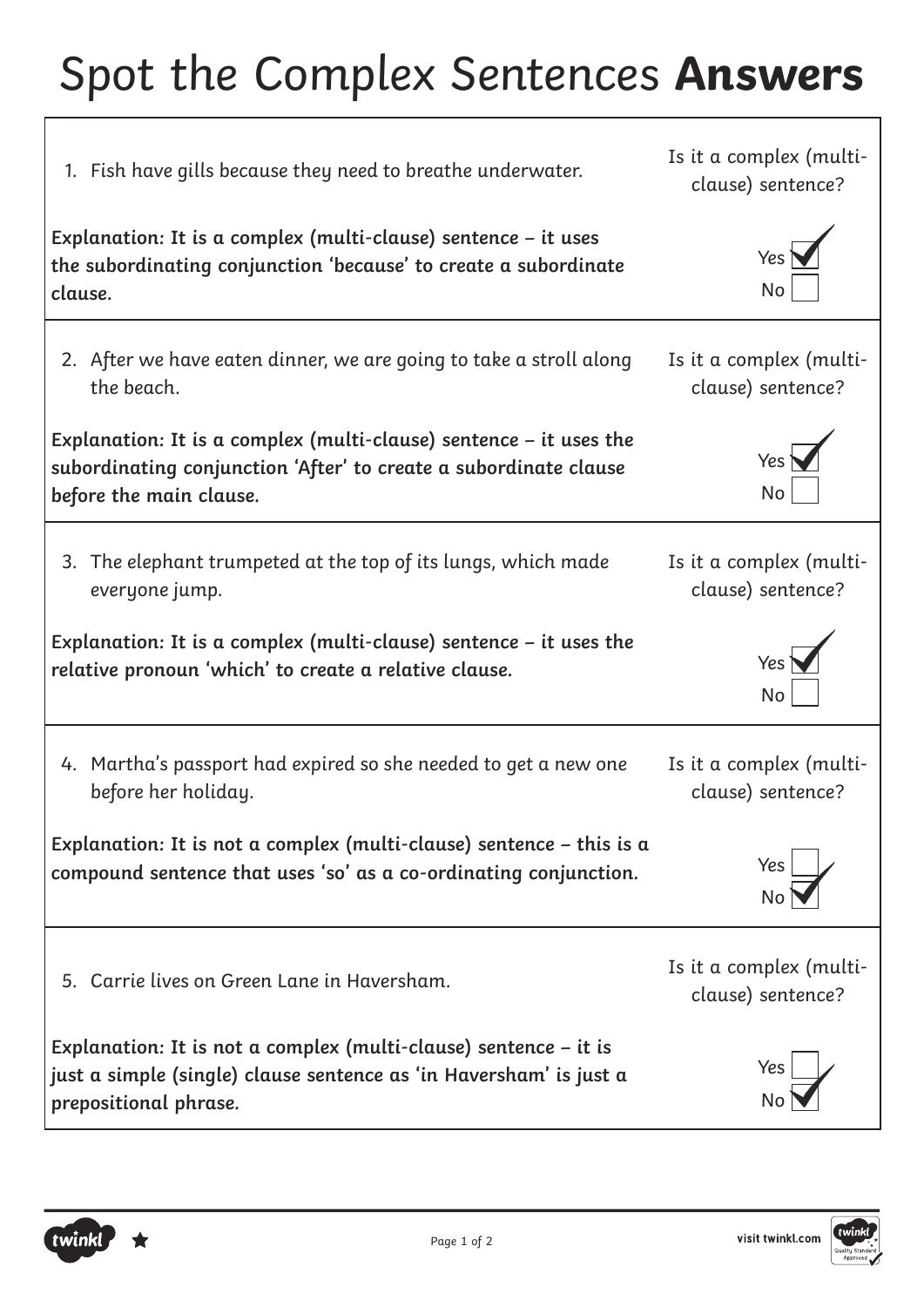٦

| Is it a complex (multi-<br>6. The moonlight shone down.<br>clause) sentence?                                                                 |                                              |
|----------------------------------------------------------------------------------------------------------------------------------------------|----------------------------------------------|
| Explanation: It is not a complex (multi-clause) sentence $-$ it is just<br>a simple (single) clause sentence.                                | Yes                                          |
| 7. Leon hurriedly completed his homework and he handed it to<br>his teacher.                                                                 | Is it a complex (multi-<br>clause) sentence? |
| Explanation: It is not a complex (multi-clause) sentence - this<br>is a compound sentence that uses 'and' as a co-ordinating<br>conjunction. | Yes                                          |
| 8. Henry, who is in my class, is an expert at times tables.                                                                                  | Is it a complex (multi-<br>clause) sentence? |
| Explanation: It is a complex (multi-clause) sentence $-$ it uses the<br>relative pronoun 'who' to create an embedded relative clause.        | <b>Yes</b><br><b>No</b>                      |
| 9. I always order a cheeseburger when we go to fast food shop.                                                                               | Is it a complex (multi-<br>clause) sentence? |
| Explanation: It is a complex (multi-clause) sentence - it uses the<br>subordinating conjunction 'when' to create a subordinate clause.       | <b>No</b>                                    |

### **Challenge**

Invent your own complex (multi-clause) sentence:

Sentence: Is it a complex (multiclause) sentence? **Explanation: Pupil's own responses.** Yes No

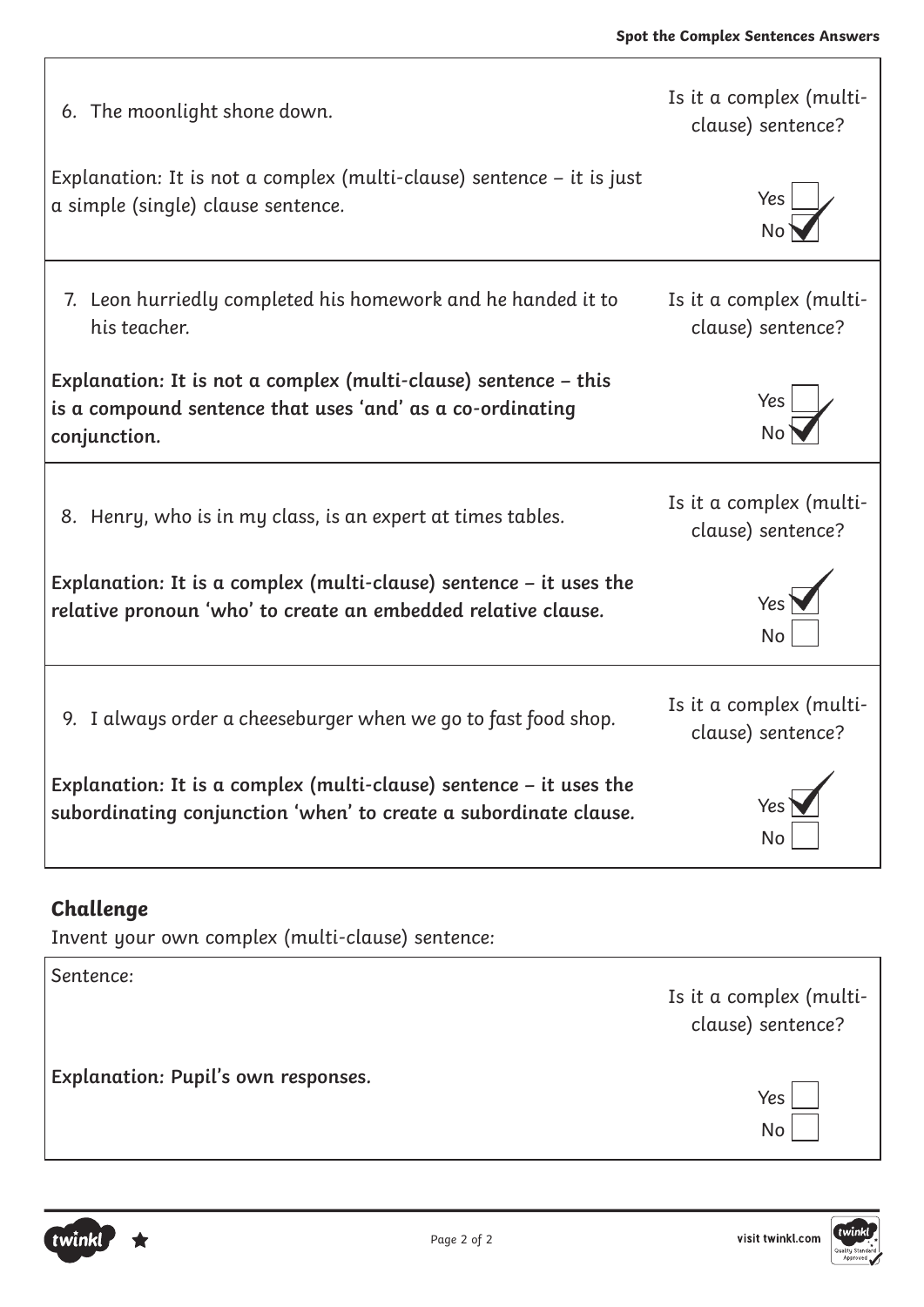## **Spot the Complex (Multi-Clause) Sentences**

A complex or multi-clause sentence is made up of a main clause and then one or more dependent clauses.

There are two ways of creating dependent clauses:

- by using a subordinating conjunction (e.g. after) to create a subordinate clause, **e.g. The horse galloped after it jumped the fence.**
- by adding extra information using a relative clause that starts with a relative pronoun or relative adverb (**e.g. who), e.g. Mr Richardson, who was feeling ravenous, ate some cheese.**

| 1. Fish have gills because they need to breathe underwater.                            | Is it a complex (multi-<br>clause) sentence? |
|----------------------------------------------------------------------------------------|----------------------------------------------|
| <b>Explanation:</b>                                                                    | Yes<br><b>No</b>                             |
| 2. After dinner, we are going to take a stroll along the beach.                        | Is it a complex (multi-<br>clause) sentence? |
| <b>Explanation:</b>                                                                    | Yes<br><b>No</b>                             |
| 3. The elephant trumpeted at the top of its lungs, which made<br>everyone jump.        | Is it a complex (multi-<br>clause) sentence? |
| <b>Explanation:</b>                                                                    | Yes<br>No                                    |
| 4. Martha's passport had expired so she needed to get a new one<br>before her holiday. | Is it a complex (multi-<br>clause) sentence? |
| Explanation:                                                                           | Yes                                          |



twinkl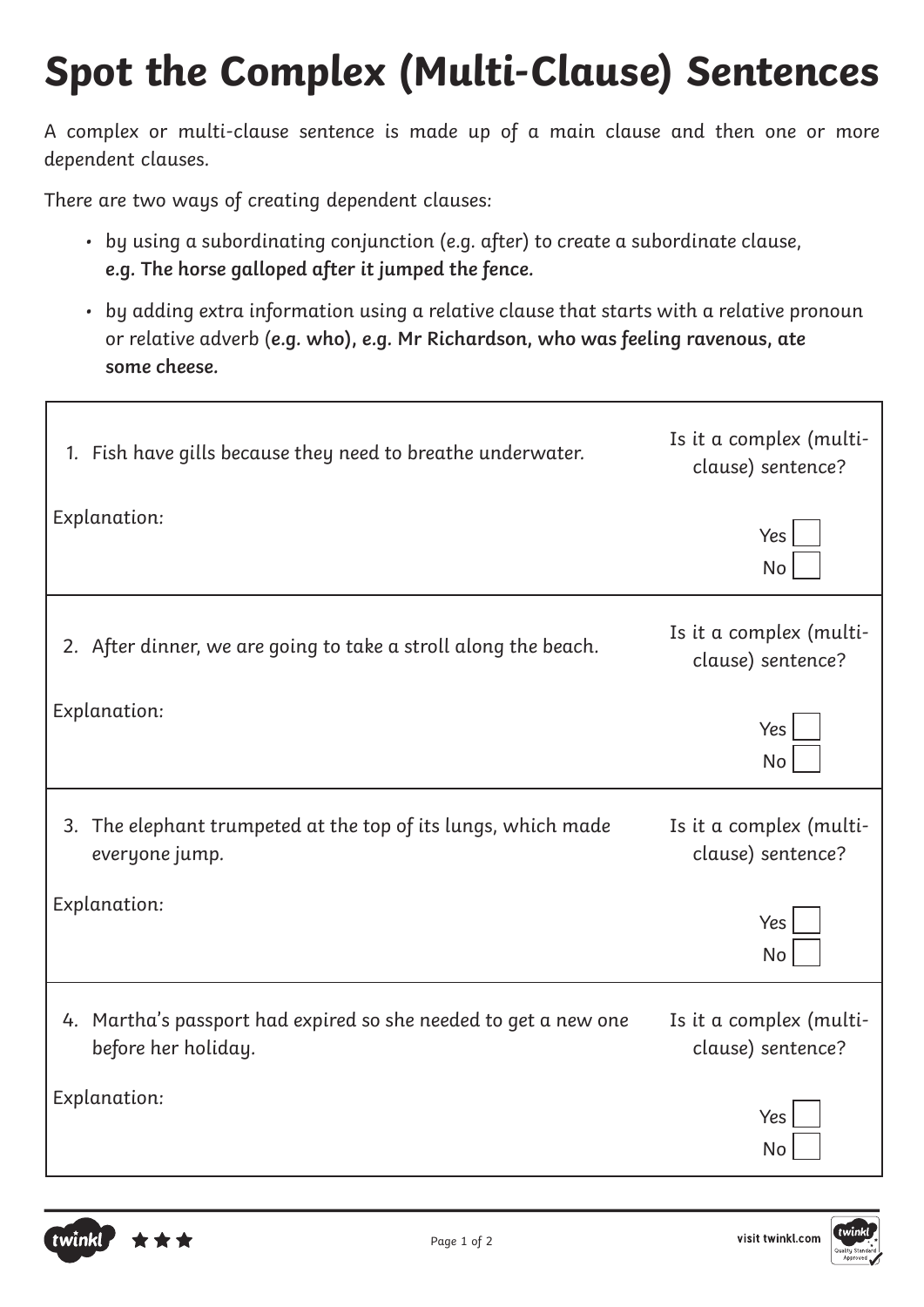| 5. If my little sister behaves, she is allowed to go to the<br>cinema tomorrow.         | Is it a complex (multi-<br>clause) sentence? |
|-----------------------------------------------------------------------------------------|----------------------------------------------|
| Explanation:                                                                            | Yes<br>No                                    |
| 6. The moonlight shone down on the town.                                                | Is it a complex (multi-<br>clause) sentence? |
| Explanation:                                                                            | Yes<br>No                                    |
| 7. Before school, Leon hurriedly completed his homework.                                | Is it a complex (multi-<br>clause) sentence? |
| Explanation:                                                                            | Yes<br><b>No</b>                             |
| 8. The tree that is in our garden has blown down in the<br>strong winds.                | Is it a complex (multi-<br>clause) sentence? |
| Explanation:                                                                            | Yes<br>No                                    |
| 9. Spaghetti Bolognese is my favourite food although I also adore<br>sausage casserole. | Is it a complex (multi-<br>clause) sentence? |
| <b>Explanation:</b>                                                                     | Yes<br>No                                    |

### **Challenge**

Invent your own complex (multi-clause) sentence:

| Sentence:    | Is it a complex (multi-<br>clause) sentence? |
|--------------|----------------------------------------------|
| Explanation: | Yes<br>No                                    |

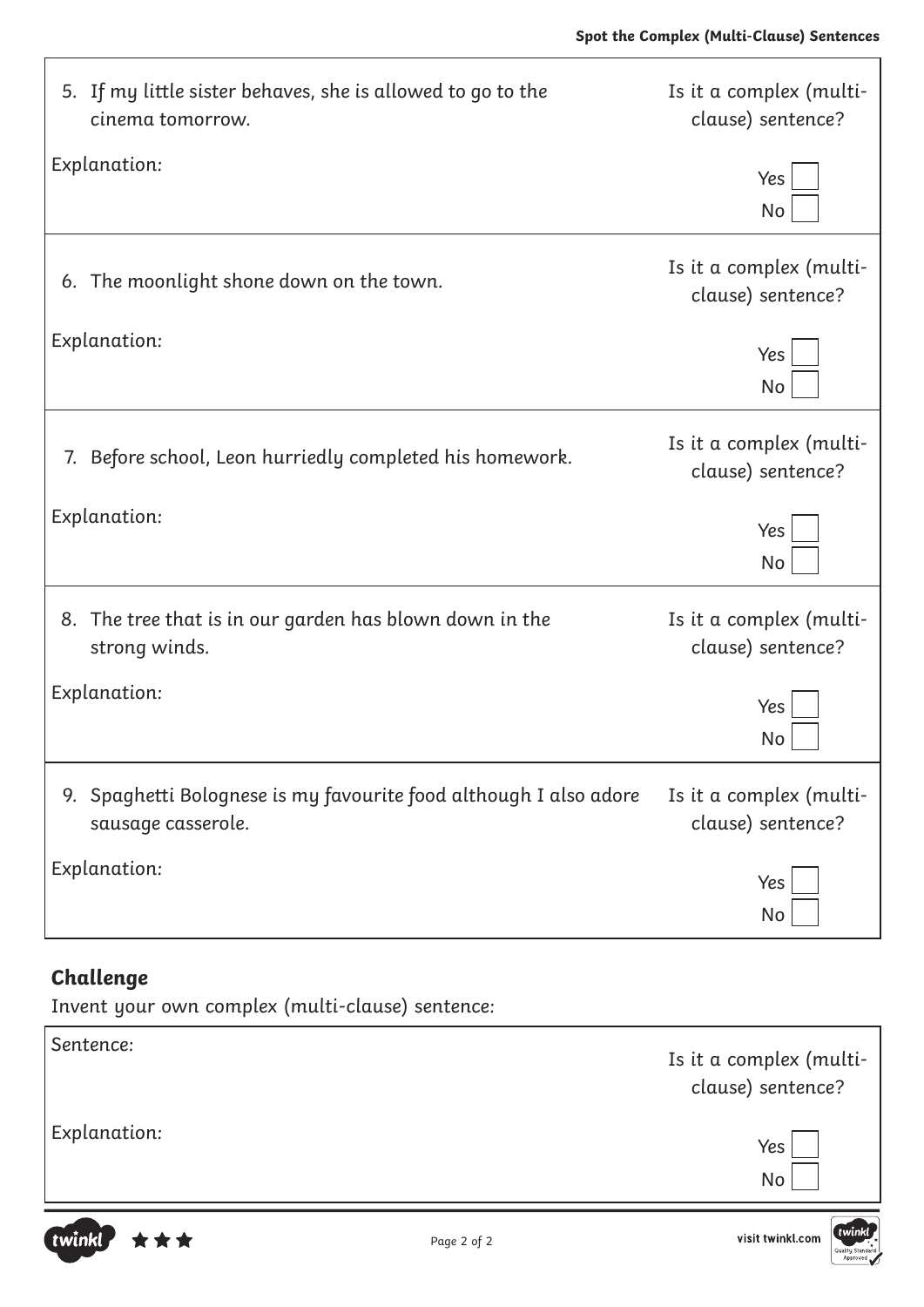### Spot the Complex (Multi-Clause) Sentences **Answers**

| 1. Fish have gills because they need to breathe underwater.                                                                                                            | Is it a complex (multi-<br>clause) sentence? |
|------------------------------------------------------------------------------------------------------------------------------------------------------------------------|----------------------------------------------|
| Explanation: It is a complex (multi-clause) sentence - it uses<br>the subordinating conjunction 'because' to create a subordinate<br>clause.                           | Yes <sup>'</sup><br>No                       |
| 2. After dinner, we are going to take a stroll along the beach.                                                                                                        | Is it a complex (multi-<br>clause) sentence? |
| Explanation: It is not a complex (multi-clause) sentence - 'After<br>dinner' is just a prepositional phrase here as it has no verb to<br>make it a subordinate clause. | Yes                                          |
| 3. The elephant trumpeted at the top of its lungs, which made                                                                                                          | Is it a complex (multi-                      |
| everyone jump.                                                                                                                                                         | clause) sentence?                            |
| Explanation: It is a complex (multi-clause) sentence $-$ it uses the                                                                                                   | Yes <sup>-</sup>                             |
| relative pronoun 'which' to create a relative clause.                                                                                                                  | No                                           |
| 4. Martha's passport had expired so she needed to get a new one                                                                                                        | Is it a complex (multi-                      |
| before her holiday.                                                                                                                                                    | clause) sentence?                            |
| Explanation: It is not a complex (multi-clause) sentence $-$ this is a                                                                                                 | Yes                                          |
| compound sentence that uses 'so' as a co-ordinating conjunction.                                                                                                       | <b>No</b>                                    |
| 5. If my little sister behaves, she is allowed to go to the                                                                                                            | Is it a complex (multi-                      |
| cinema tomorrow.                                                                                                                                                       | clause) sentence?                            |
| Explanation: It is a complex (multi-clause) sentence - it uses<br>the subordinating conjunction 'If' to create a subordinate clause<br>before the main clause.         | Yes<br>No                                    |



twinkl